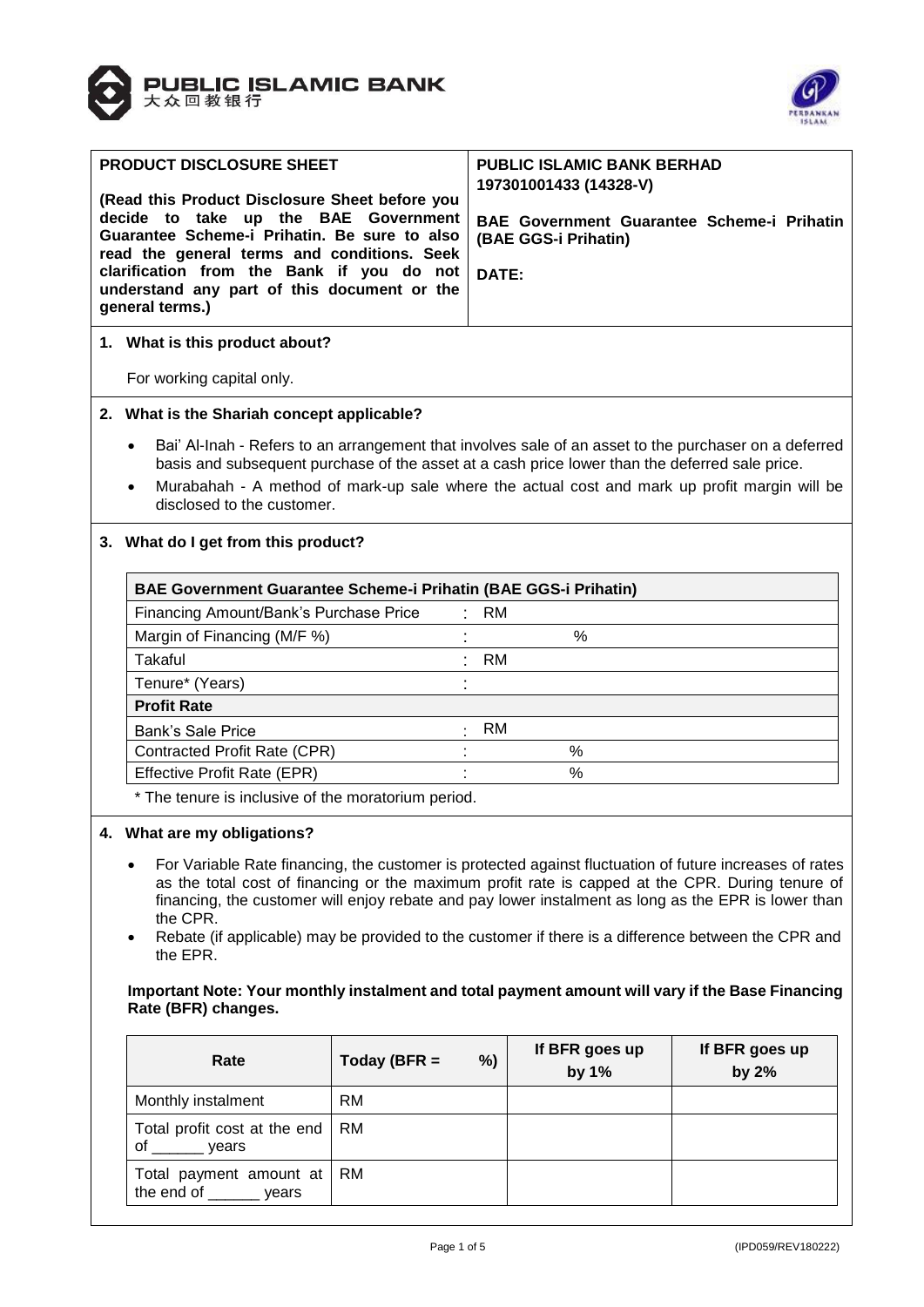



# **5. What are the fees and charges I have to pay?**

# 5.1 Stamp Duty

As per the Stamp Act 1949 (Revised 1989) subject to stamp duty exemption, if any.

## 5.2 Guarantee Fee

 0.75%/1.00% per annum on the coverage amount, payable to Syarikat Jaminan Pembiayaan Perniagaan (SJPP).

For full list of fees and charges, please visit our website at [www.publicislamicbank.com.my.](http://www.publicislamicbank.com.my/)

## **6. What if I fail to fulfil my obligations?**

- 6.1 Unless otherwise stipulated under the respective type of facility, in the event of default the Bank reserves the right to impose the following:
	- a) For failure to pay any instalments of the facility(ies) from date of the first disbursement until the date of the maturity of the facility(ies), the *ta'widh* (compensation) rate that shall be applied is one per cent (1%) per annum on any overdue amount, or any such rate as approved by Bank Negara Malaysia.

Formula for *ta'widh* on overdue instalment(s) is as follows:

Overdue Instalment(s) X *Ta'widh* Rate X No. of Overdue Day(s) 365

b) Please take note that if your account remains in arrears and upon recall of the facility or brought to court for judgement before maturity date, late payment charge of 1% p.a. on the remaining outstanding balance will be imposed.

> Outstanding Balance X 1% p.a. X No. of Overdue Day(s) 365

c) For failure to pay any instalments and which failure continues beyond the maturity date of the facility(ies), the compensation rate that shall be applied is the Bank's Average Financing Rate\* (AFR) on the outstanding balance or any such rate as approved by Bank Negara Malaysia.

The formula for late payment charge after maturity is as follows:

Outstanding Balance X AFR X No. of Overdue Day(s) <u>365 - John Stein, Amerikaansk politiker (</u>

- Also known as "Combined Rate" which consist of two (2) elements namely *ta'widh* and *gharamah*. *Ta'widh* refers to the amount that may be compensated to the Bank based on actual loss incurred due to default while *gharamah* refers to the penalty charged on the defaulters over and above the *ta'widh*.
- d) The Bank shall not compound the compensation payable to the principal amount/financing amount.
- 6.2 The Bank has the right at any time without notice to you to debit your Current/Savings Account with us towards payment of the monthly payment of the financing and any other charges and/or fees incurred in the granting of the financing including Takaful contribution, quit rent, assessment, cost of an updated/revised valuation reports, fees for searches, legal fees for preparation and perfection of security documents by Bank's solicitors, legal costs incurred in relation to enforcement of security/ recovery cost and any other cost or expenses incidental thereto.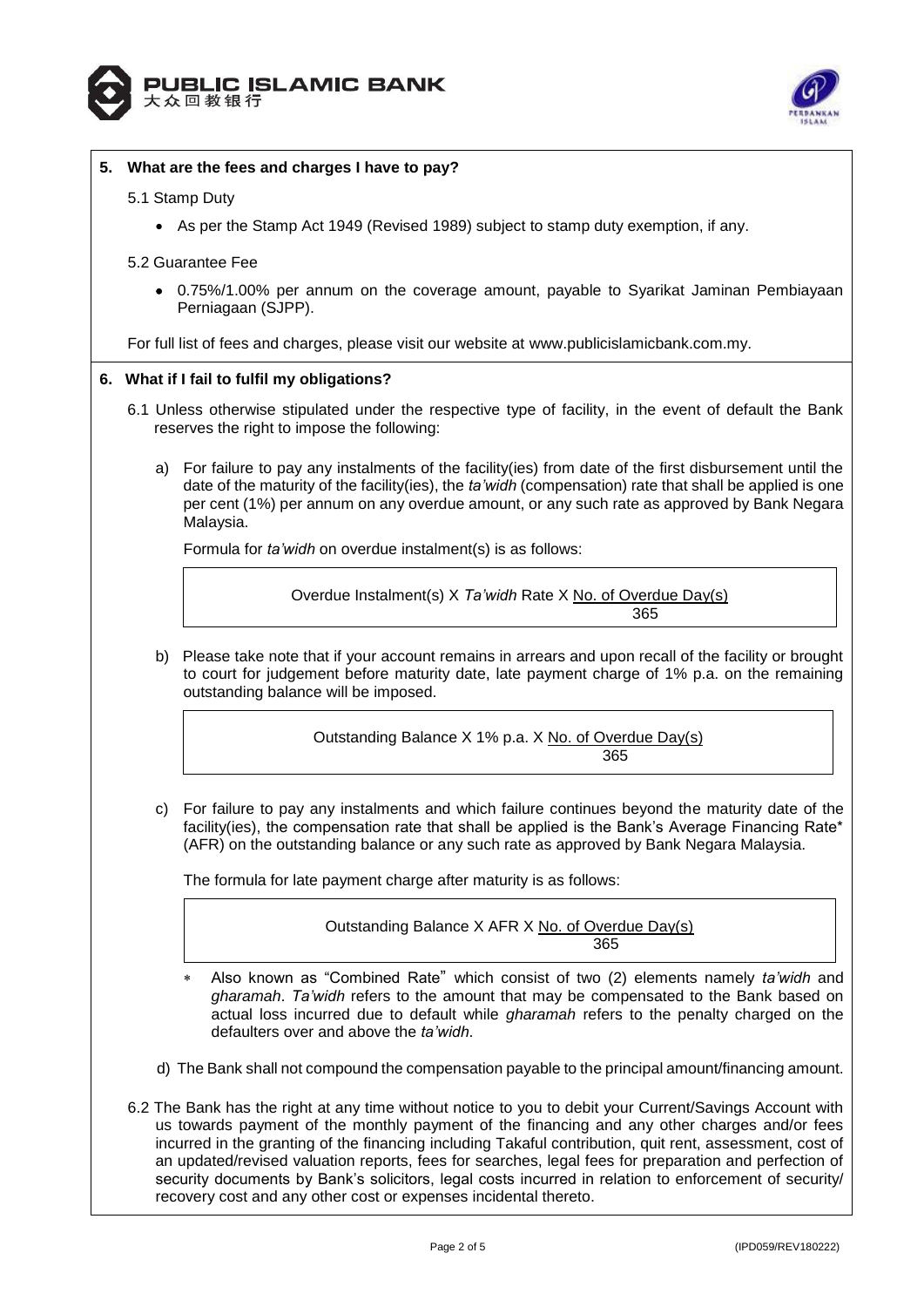



#### **6. What if I fail to fulfil my obligations?, cont.**

- 6.3 If the financing tenure extends into retirement, you are to advise us on your plans to service the monthly payment after your retirement.
- 6.4 You are to furnish us all relevant information regarding financing taken from all financial institutions, cooperatives, building societies, credit companies and merchants that provide credit sales, etc. and to fully and accurately disclose material information that has a bearing on our financing decision. Failure by you to disclose essential and correct information in the financing application as well as the consequences of providing incomplete or incorrect information may lead to a higher financing rate or rejection of your financing application.
- 6.5 Legal action will be taken if you fail to respond to reminder notices.
- 6.6 Legal action against you may affect your credit rating leading to financing being more difficult or expensive to you.
- 6.7 Under specific circumstances where the customer is not contactable, the Bank's obligation is considered to be fulfilled if such notice has been sent to the last known address of the customer at least seven (7) calendar days in advance.

#### **Other terms and conditions**

- 1) You may select to use Bank's panel lawyers/Takaful operators/valuers.
- 2) On case to case basis depending on your credit assessment by the Bank, you may be required to provide a guarantor.

## **7. What if I fully settle the financing before its maturity?**

- The Bank will offer lesser rebate (ibra') on the remaining unearned profit.
- Rebate (Ibra') refers to an act by a person relinquishing his rights to collect payment due from another person. The bank may grant rebate (ibra') to customers of a sale based financing who settled their facility prior to the agreed settlement period as stipulated in the agreement.
- Calculation Example:

| $=$ RM98,167.98                                     | = Deferred profit - Early settlement charges<br>$=$ RM98,167.98 - RM0.00                                        |
|-----------------------------------------------------|-----------------------------------------------------------------------------------------------------------------|
| b) Settlement amount<br>Example<br>$=$ RM171,627.08 | $=$ Outstanding selling price + Instalments due - Rebate (Ibra')<br>$=$ RM267,766.53 + RM2,028.53 - RM98,167.98 |

No Early Settlement Fee will be charged.

**8. Do I need any Takaful coverage?** Mortgage Reducing Term Takaful (MRTT)  $\qquad \qquad$  [ ] Yes [ ] No Business Financing Term Takaful (BFTT)  $\begin{array}{ccc} 1 & Yes \\ 1 & Yes \end{array}$  [ ] No Fire/House Holder/House Owner Takaful **Information Club To Club Yes** [ 1 No

Note: The customer can refer to the Branch on the list of panel Takaful operators. The Bank may provide quotations for any compulsory Takaful offered by the Bank's panel of Takaful operators but the customer is free to use the service of non-panel Takaful operators. However, only the amount from Takaful providers approved by the Bank may be financed.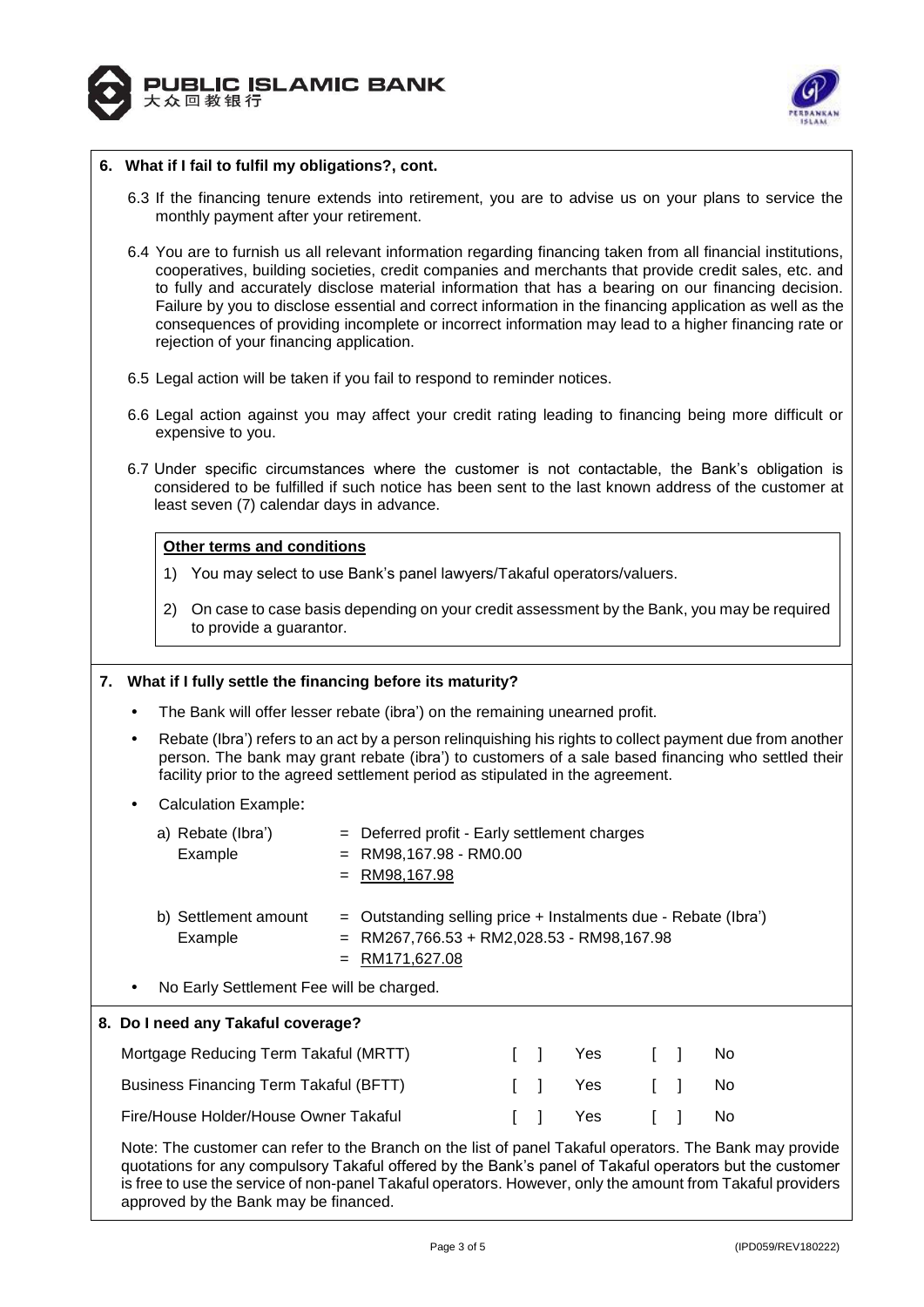



## **9. What are the major risks?**

- Profit rates might change according to changes in the Base Financing Rates (BFR). An increase in the BFR may result in higher monthly payment. However, the rate will not exceed the Contracted Profit Rate.
- In the event that the Government of Malaysia vary or amend any terms and conditions including the amount of guarantee, the Bank reserves the right to cancel the facilities or restructure the facilities subject to the new terms and conditions.

#### **10. What do I need to do if there are changes to my contact details?**

 It is important that you inform us (written notice to be sent to the account holding branch) of any change in your contact details to ensure that all correspondences reach you in a timely manner.

#### **11. Where can I get assistance and redress?**

- If you have difficulties in making payments, you should contact us earliest possible to discuss payment alternatives.
- If you wish to complain on the products or services provided by us, you may contact us at:

**Public Islamic Bank Berhad 25th Floor, Menara Public Bank 146 Jalan Ampang 50450 Kuala Lumpur Telephone** : 1-800-22-5555 **Fax** : 03-2162 2224<br>**E-mail** : islamicbkg@pi **E-mail** : islamicbkg@publicislamicbank.com.my **Website** : https://www.publicislamicbank.com.my

• Alternatively, you may seek the services of Agensi Kaunseling dan Pengurusan Kredit (AKPK), an agency established by Bank Negara Malaysia to provide free services on money management, credit counselling, financial education and debt restructuring for individuals. You can contact AKPK at:

**Tingkat 8, Maju Junction Mall 1001, Jalan Sultan Ismail 50250 Kuala Lumpur Telephone** : 03-2616 7766 **E-mail** : enquiry@akpk.org.my

 If your query or complaint is not satisfactorily resolved by us, you may contact Bank Negara Malaysia TELELINK at:

| <b>Customer Contact Centre (BNMTELELINK)</b><br><b>Bank Negara Malaysia</b> |  |                                                               |  |  |  |  |
|-----------------------------------------------------------------------------|--|---------------------------------------------------------------|--|--|--|--|
| P.O. Box 10922                                                              |  |                                                               |  |  |  |  |
| 50929 Kuala Lumpur                                                          |  |                                                               |  |  |  |  |
| <b>Telephone</b>                                                            |  | $: 1-300-88-5465(1-300-88-LINK)$                              |  |  |  |  |
| <b>Overseas</b>                                                             |  | 603-2174 1717                                                 |  |  |  |  |
| <b>Operating Hours</b>                                                      |  | 9:00 a.m. – 5:00 p.m. (Monday – Friday except public holiday) |  |  |  |  |
| <b>Web Form</b>                                                             |  | telelink.bnm.gov.my                                           |  |  |  |  |
|                                                                             |  |                                                               |  |  |  |  |